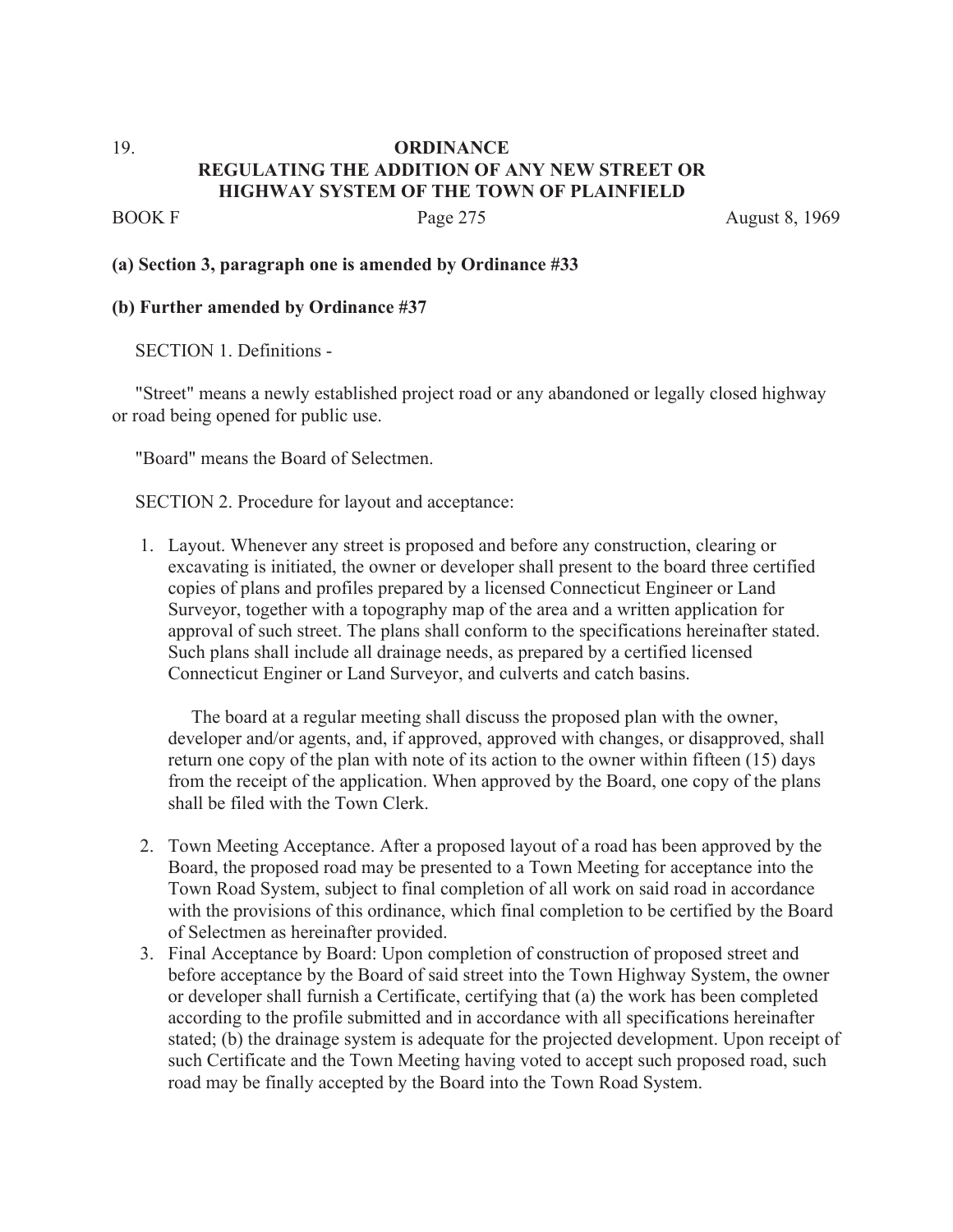4. Record of Acceptance: Final acceptance of all roads by the Board of Selectmen shall be entered into the minutes of the Town Clerk of the Town of Plainfield as proof of such acceptance.

## SECTION 3. Construction Specifications.

- 1. Width: Any street shall contain a minimum "right of way" of fifty (50) feet unless laid out with prior written approval of the Board. Such street shall be conveyed by Warranty Deed to the Town of Plainfield. The road bed of any street shall have a minimum width of thirty (30) feet. No dead-end street shall be approved by the Board except that a turnabout of eighty (80) feet radius be constructed. There shall be no brush, trees or boulders within six (6) feet of the side of the road bed. Such road bed shall be excavated to a minimum depth of twelve inches or until a firm base is established and be freed of boulders and all ledges shall be cut an additional twelve inches.
- 2. Grade and contour: (a) Slopes shall be finished in a neat manner and where streets are cut or filled the side slope shall not be steeper than one foot vertical to two feet horizontal, unless the permanence of the slope shall be otherwise provided by the owner or developer to the satisfaction of the Board.
- 3. Drainage: (a) All shoulders two feet on each side of the road bed shall be so constructed that control of surface water and sub-surface water is maintained. Catch basins and culvert pipe of a minimum diameter of 15" shall be installed at each corner of all intersections and catch basins at a maximum of every three hundred (300) feet on each side of the road, except as may be varied by written permission of the Board. All catch basins to be connected to cause a continuous flow of controlled surface and sub-surface water to an ultimate destination of natural flow, brook, pond or river. All culvert pipe shall be reinforced concrete or asphalt coated corregated metal pipe and shall be covered with a minimum of 18 inches of gravel.
- 4. Drainage rights: All necessary drainage rights and/or easements for maintaining drainage over or under adjoining lands to an ultimate destisation of natural flow as Paragraph 3 "Drainage" shall be procured by the developer at no cost to the Town of Plainfield.
- 5. Utilities: All utilities shall be in place before final grading and compacting of streets.
- 6. Gravel: Gravel shall be uniformly applied to a compacted depth of twelve (12) inches of all normal areas and in wet land to a compacted depth of twenty-four (24) inches. All gravel shall be of a uniform size and not more than two (2) inches for finished application, top 4-inch course.
- 7. All materials: All materials used in the construction of any street shall be in accordance with State of Connecticut, State Highway Department Standard Specifications for Roads, Bridges and incidental construction, except that portion that covers size of gravel and culvert pipes.
- 8. Inspections: Inspections for approval shall be made by the Board of Selectmen during construction and prior to the installing of any drain pipes and/or gravel.
- 9. Previous Street Regulations and/or Ordinances: This Ordinance shall supplant any previous regulations and/or ordinances and shall become effective 15 days after its publication in a local newspaper having circulation in the Town of Plainfield."